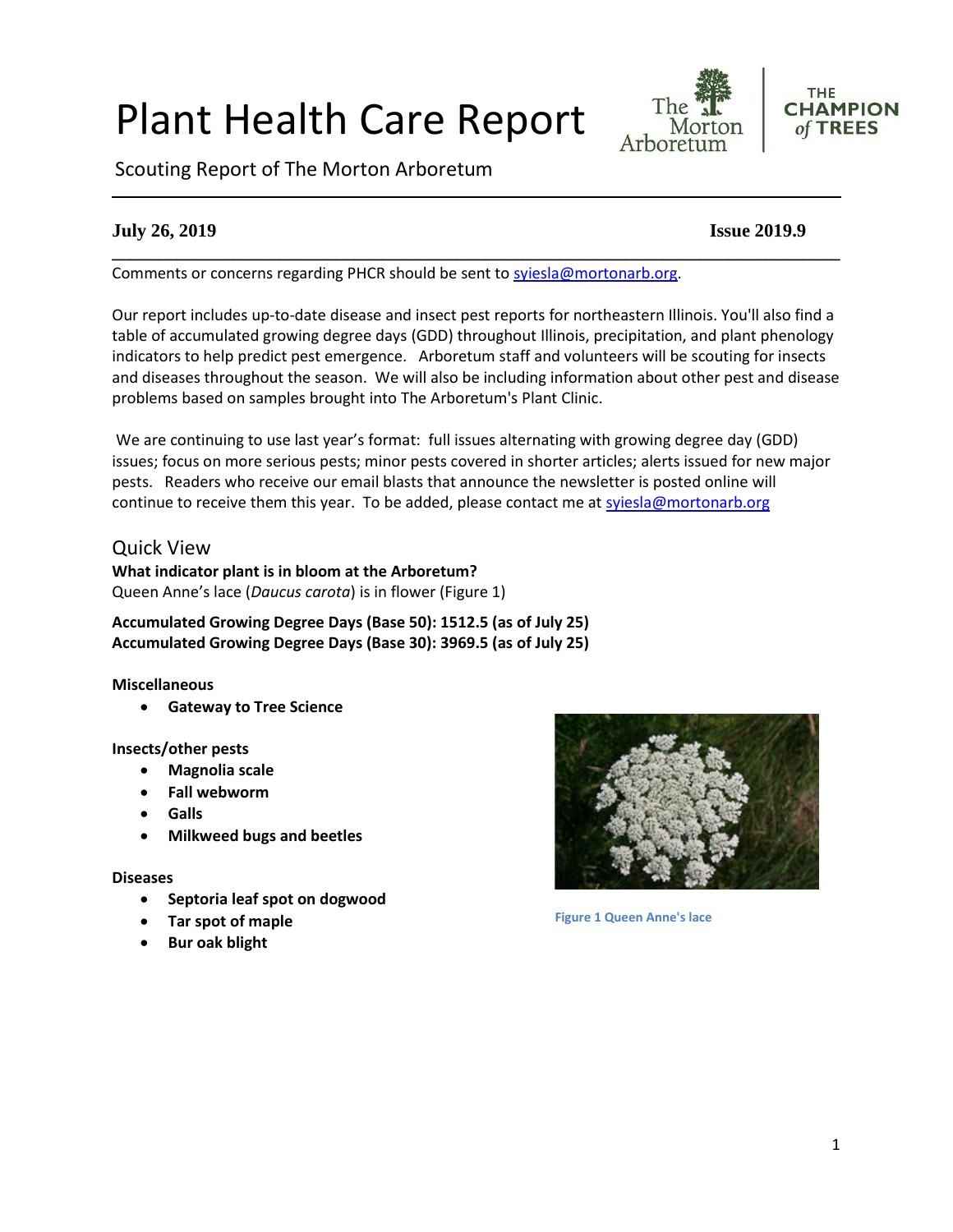# Degree Days and Weather Information

We are once again offering Lisle readings right above the Arboretum readings. The spread between these two sites shows that temperatures can vary over a short distance, which means growing degree days can be quite variable as well. To show that this happens elsewhere, we are comparing the GDD in Glencoe to those at the Botanic Garden (which is in Glencoe) and showing the differences at two locations in Waukegan.

As of July 25, we have 1512.5 base-50 growing degree days (GDD). The historical average (1937-2018) for this date is 1578 GDD<sub>50</sub>. Since January 1, we have had 32.91 inches of precipitation. Historical average (1937-2018) for precipitation Jan-July is 24.67 inches.

| Location                    | $B_{50}$ Growing Degree Days<br>Through July 25, 2019 | $\left  \text{Precipitation (in)} \right $<br>July 19-25, 2019 |
|-----------------------------|-------------------------------------------------------|----------------------------------------------------------------|
| Carbondale, IL*             | 2331                                                  |                                                                |
| Champaign, IL*              | 1984                                                  |                                                                |
| Chicago Botanic Garden**    | No report                                             |                                                                |
| Glencoe*                    | 1053                                                  |                                                                |
| Chicago O'Hare*             | 1638                                                  |                                                                |
| Kankakee, IL*               | 1742                                                  |                                                                |
| Lisle, $IL^*$               | 1684                                                  |                                                                |
| <b>The Morton Arboretum</b> | 1512.5                                                |                                                                |
| Quincy, IL*                 | 2050                                                  |                                                                |
| Rockford, IL*               | 1541                                                  |                                                                |
| Springfield, IL*            | 2040                                                  |                                                                |
| Waukegan, IL* (60087)       | 1342                                                  |                                                                |
| Waukegan, IL* (60085)       | 1429                                                  |                                                                |

\*\*Thank you to Chris Henning, Chicago Botanic Garden, for supplying us with this information.

\*We obtain most of our degree day information from the GDD Tracker from Michigan State University web site. For additional locations and daily degree days, go t[o http://www.gddtracker.net/](http://www.gddtracker.net/)

# **How serious is it?**

This year, articles will continue to be marked to indicate the severity of the problem. Problems that can definitely compromise the health of the plant will be marked "serious".Problems that have the potential to be serious and which may warrant chemical control measures will be marked "potentially serious". Problems that are seldom serious enough for pesticide treatment will be marked "minor". Articles that discuss a problem that is seen now, but would be treated with a pesticide at a later date will be marked "treat later". Since we will cover weeds from time to time, we'll make some categories for them as well. "Aggressive" will be used for weeds that spread quickly and become a problem and "dangerous" for weeds that might pose a risk to humans.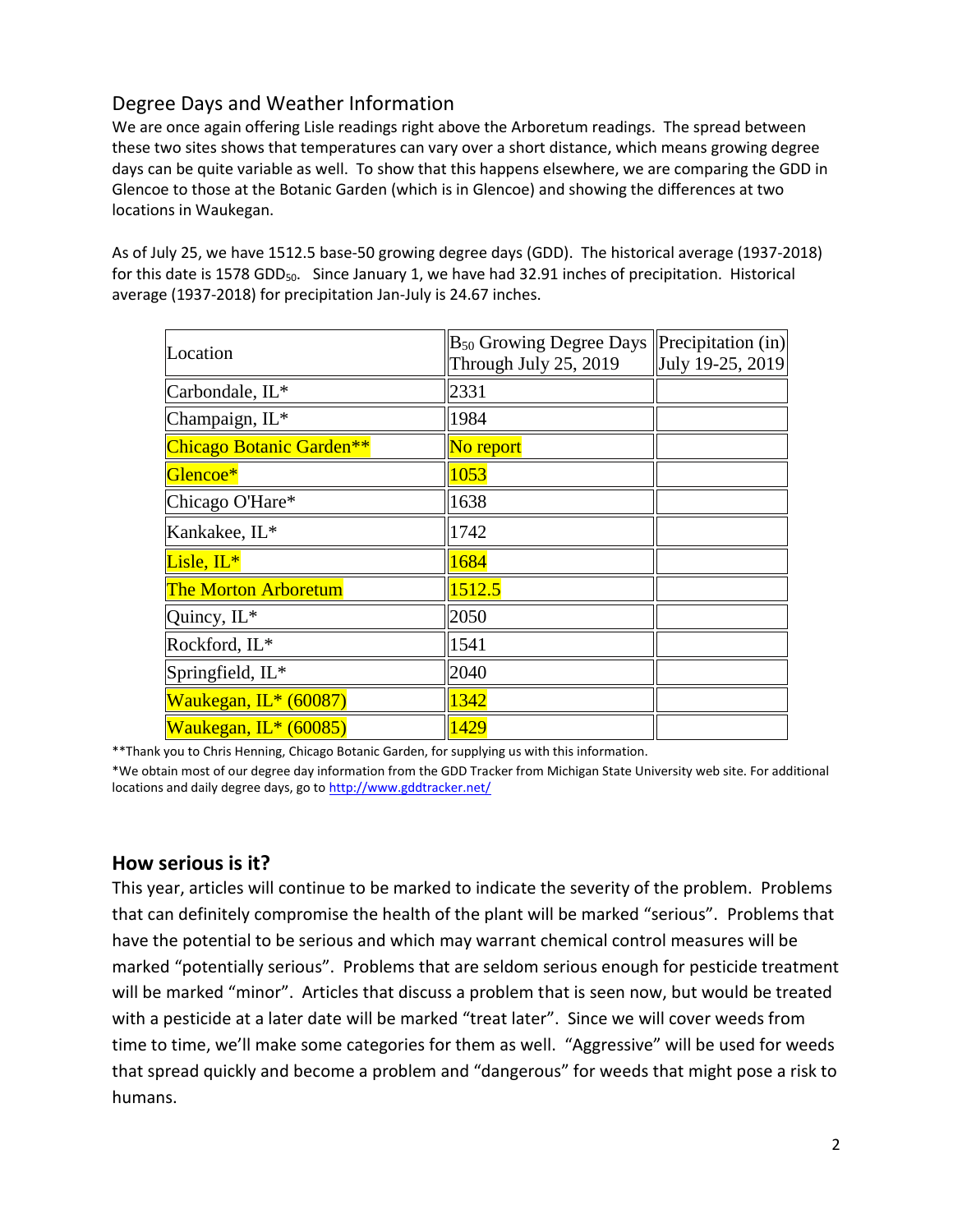# **Miscellaneous**

#### **Gateway to Tree Science**

Have you heard about the new Gateway to Tree Science exhibition at The Morton Arboretum? We want you to experience it and let us know what you think. We would like to invite you to visit the site August 2, 3, or 4 and answer a brief survey. To show our gratitude, we will enter your name to win one of ten \$25 Arboretum gift cards. Please email [a.falletta.cowden@gmail.com](mailto:a.falletta.cowden@gmail.com) to RSVP and let us know you are coming! Have you already visited? Fill out the survey here <https://www.surveymonkey.com/r/GatewaySummative> and we will enter your name in the drawing.

# **Pest Updates: Insects**

# **Magnolia scale (potentially serious)**

The Plant Clinic at The Morton Arboretum is getting numerous calls and emails from homeowners with magnolia scale (*Neolecanium cornuparvum*) on their magnolia trees. This is an unusual scale insect because they're so big and easy to see! Magnolia scale has become an ongoing problem in northeastern Illinois. These insects have sucking mouthparts and extract sap from the host plant's branches and twigs. Badly

infested branches and twigs are weakened and plant growth is slowed. When infestations are severe, branch dieback can result, and with repeated severe attacks, trees may be killed. As with most soft scale infestations, plant leaves are often covered with sooty mold, a black fungus that grows on the honeydew excreted by the scales (fig. 2). Sooty mold cuts down on

photosynthesis because it blocks sunlight from the leaf.

Initially, magnolia scales are shiny, flesh-colored to pinkish brown, and smooth, but they become covered with a white mealy wax over time (fig. 3). This wax is lost at the time crawlers emerge. Adult females give birth to live young, called crawlers, in late August or early September. Some universities report that the beginning of emergence should start around 1900 to 1950 GDD. We are already at 1512.5 The crawlers are tiny, flattened, and vary in color



**Figure 3 Adult scale on magnolia branch**

**Figure 2 Honeydew and sooty mold**

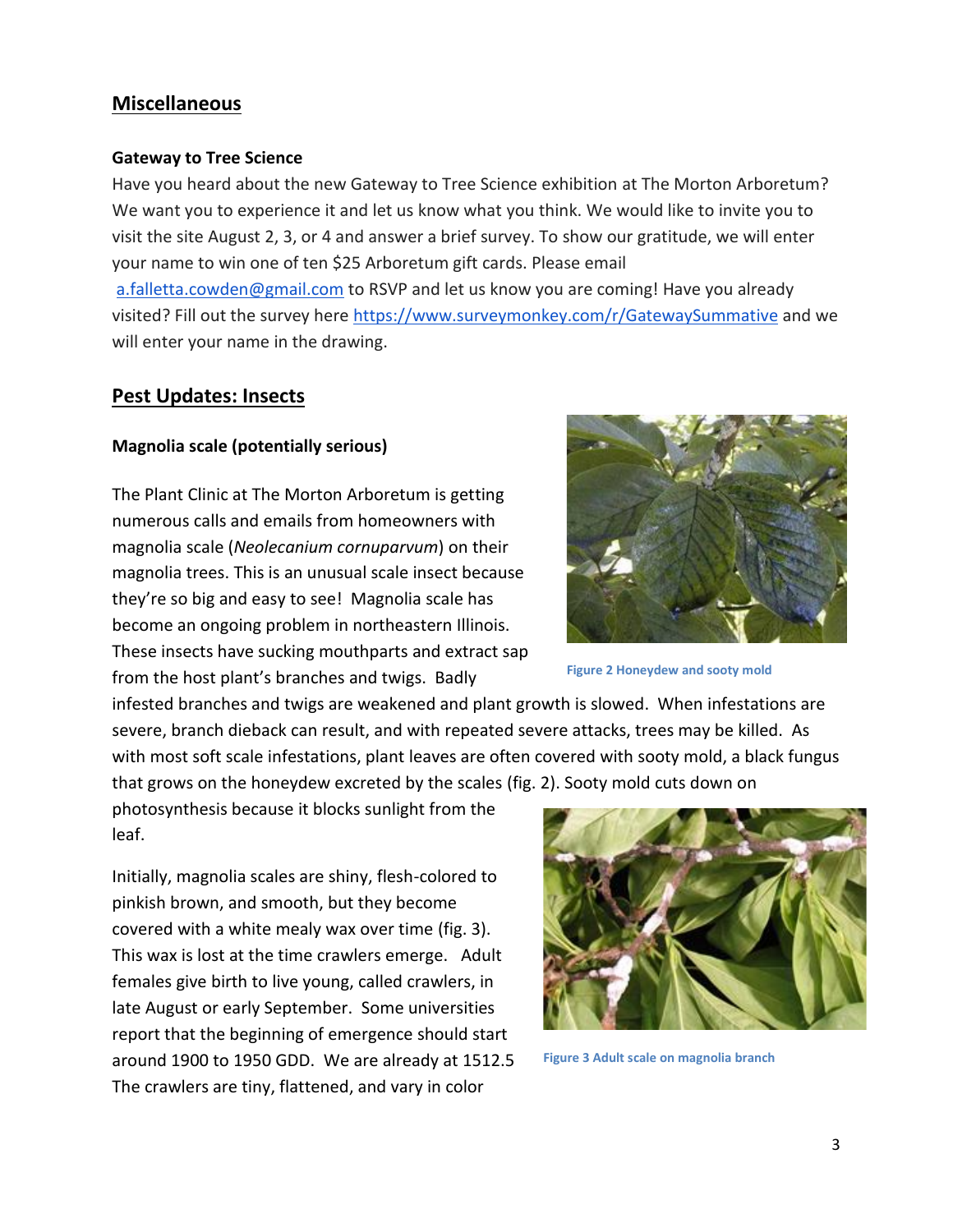from yellow to reddish-brown. The crawlers settle on one- to two-year-old twigs to feed and remain there through the winter.

**Management:** Before you buy a plant, check it carefully for scale. Beneficial insects, such as lady beetles, are frequently seen gobbling up crawlers. Fall and spring insecticide sprays (such as insecticidal soap and summer oils) to control crawlers are suggested for large populations. Soil drenches of systemic products containing either imidacloprid or dinotefuran can be used in late summer, but will need some time to move through the plant and become effective. It should be noted that adult scale will remain in place even when dead. This often gives the impression that the insecticides did not work. Dead adults will be dry and easy to pick off. Live scale will ooze liquid when crushed.

Good web site: [http://www.mortonarb.org/trees-plants/tree-and-plant-advice/help](http://www.mortonarb.org/trees-plants/tree-and-plant-advice/help-pests/magnolia-scale-neolecanium-cornuparvum)[pests/magnolia-scale-neolecanium-cornuparvum](http://www.mortonarb.org/trees-plants/tree-and-plant-advice/help-pests/magnolia-scale-neolecanium-cornuparvum)

# **Fall webworm (minor)**

We are already receiving reports of fall webworm *(Hyphantria cunea*). This caterpillar is known to feed on more than 100 species of deciduous trees. Preferred hosts include hickory, ash, birch, black walnut, crabapple, elm, maple, oak, and pecan. The caterpillars are pale green to yellow, with black spots, and covered with long, silky white hairs (fig. 4). There are two races, black-headed and redheaded. The black-headed webworms are supposed to appear about a month earlier than the red-headed race. Full-grown caterpillars reach about one inch in length.

Fall webworms overwinter in the pupal stage in the ground, under loose bark, and in leaf litter. Adult moths appear from late May through August, and females deposit eggs in hair-covered masses on the underside of host leaves. In about one week, eggs hatch into caterpillars that begin to spin a messy web over the foliage on which they feed. The webs increase in size (fig. 5) as caterpillars continue to feed. In about six weeks caterpillars will drop to the ground and pupate. Damage is generally aesthetic since this pest usually eats leaves late in the season, and webs are found in limited areas.



**Figure 4 Fall webworm caterpillar**



**Figure 5 Fall webworm web**

Some people confuse fall webworm and eastern tent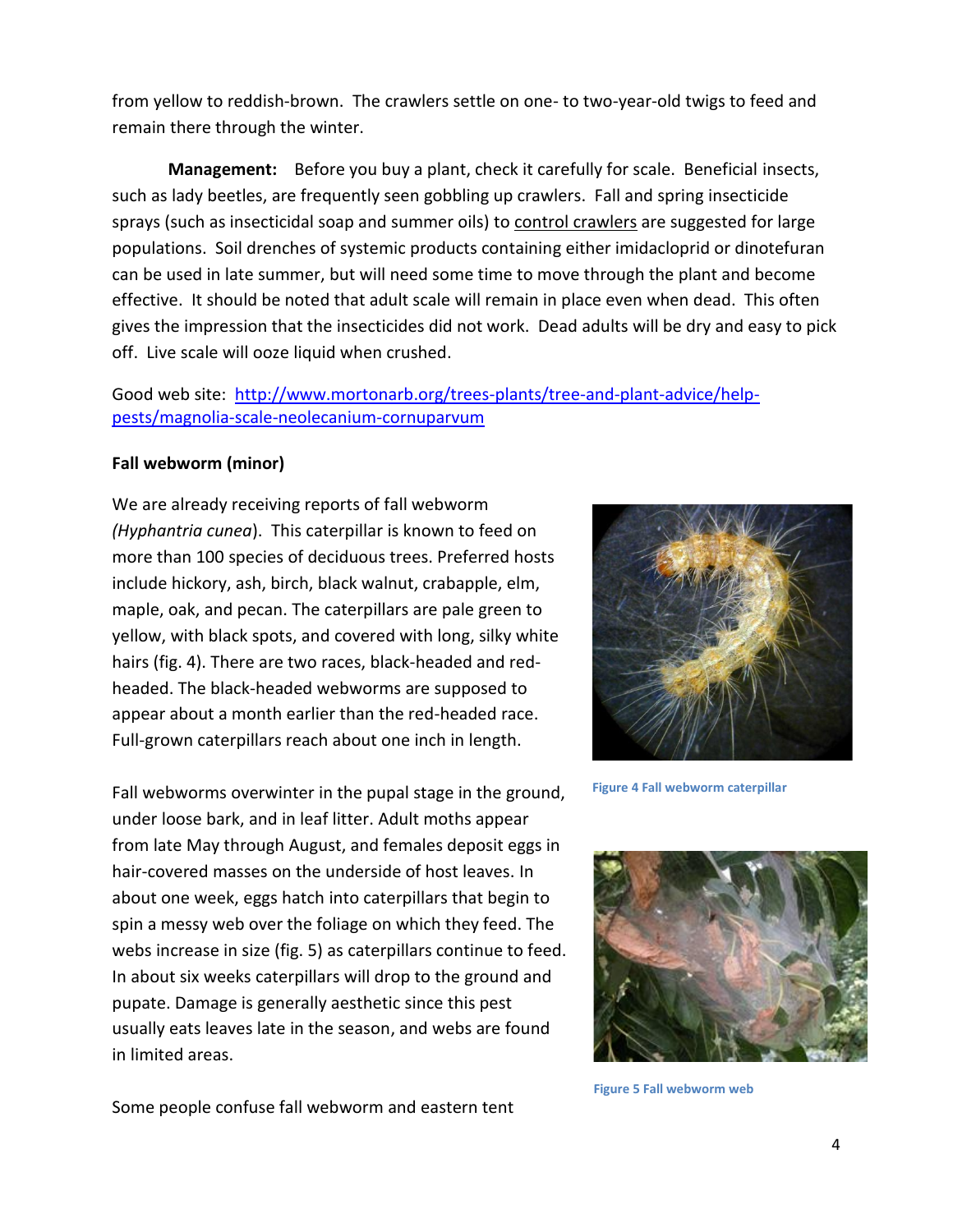caterpillar. How can you tell the difference? Eastern tent caterpillars are spring caterpillars and form thick, neat tents in the angles of branches. Fall webworm caterpillars are active much later in the season and make a messy web at the ends of the branches. Eastern tent caterpillars go outside the tent to feed and return to the tent at night. Fall webworm caterpillars feed in the nest and expand the nest to enclose more leaves to feed on.

**Management:** Insecticides generally are not warranted. The unsightly webs can be pruned out of small trees. Since these caterpillars stay in the web while feeding, pruning the webs at any time of day will eliminate the caterpillars. Webworms also have many natural enemies including birds, predaceous bugs, and parasitic wasps.

#### Good website:

[http://www.mortonarb.org/trees-plants/tree-and-plant-advice/help-pests/tent-or-web](http://www.mortonarb.org/trees-plants/tree-and-plant-advice/help-pests/tent-or-web-making-caterpillars)[making-caterpillars](http://www.mortonarb.org/trees-plants/tree-and-plant-advice/help-pests/tent-or-web-making-caterpillars)

#### **Galls (minor)**

This has been a gall-filled summer, and here are a few of the common ones that we have been seeing. We present these here just so you know what these weird things are. They are very minor and generally don't need to be managed.

As usual, the oaks have a number of galls this year. The hedgehog gall was found on bur oak (*Quercus macrocarpa*). Hedgehog galls are produced by the cynipid wasp *Acraspis erinacei.* They range in size from 1/4 to 1/2 inch in diameter and are a yellow and red color (fig. 6). They are actually attractive little guys!



**Figure 6 Hedgehog gall**

Jumping oak gall was found on white oak (*Quercus alba*). Jumping oak gall is caused by the gall

wasp *Neuroterus saltatorius*. They start out looking like small beads on the back of oak leaves (fig. 7). Later, the galls will pop off and fall to the ground. The activity of the larvae inside will cause the galls to jump around. This is free entertainment from the insect world. A small brown spot remains on the leaf where the gall was once attached. Since no evidence of the gall remains, people assume that the tree has a fungus.



**Figure 7 Jumping oak galls**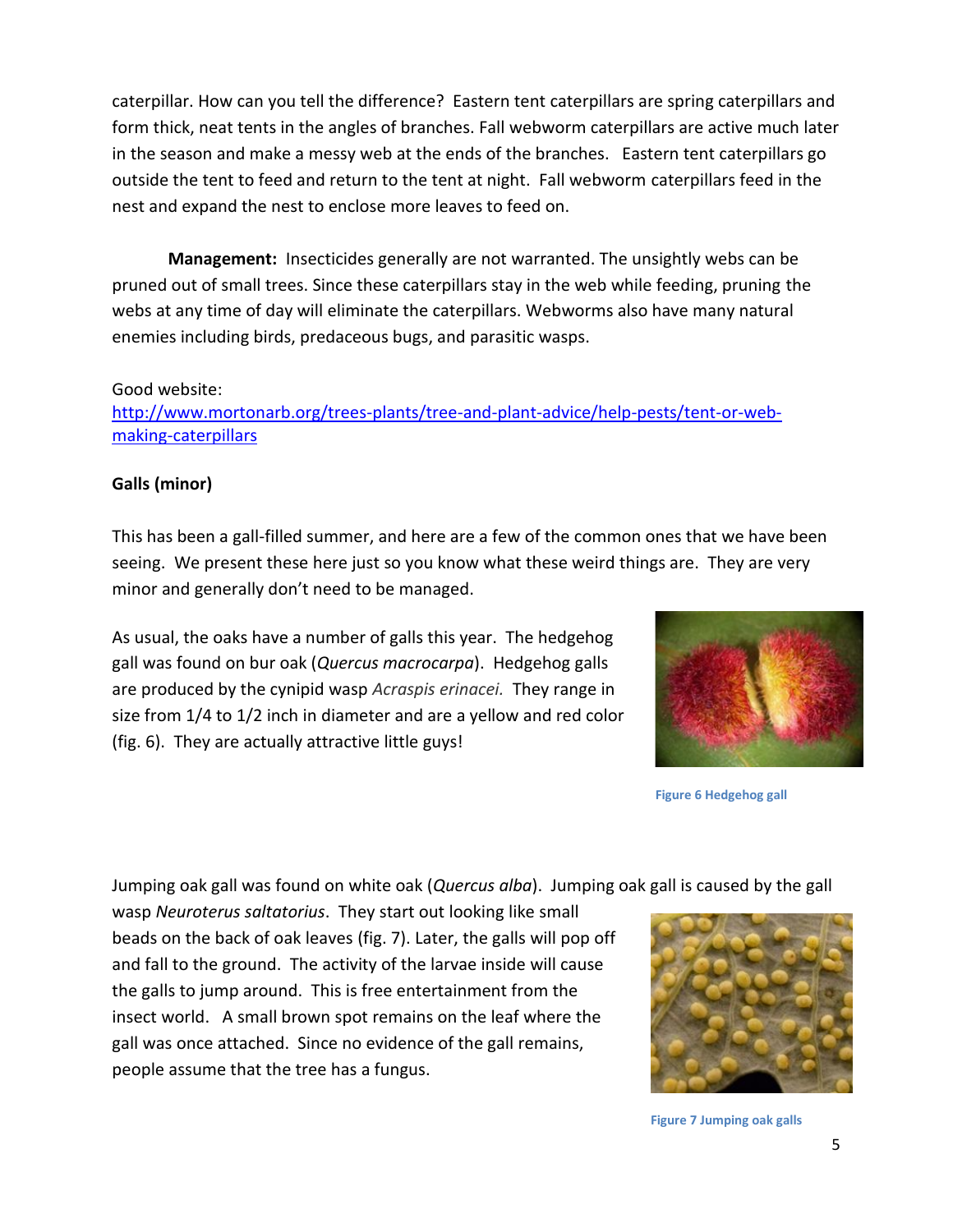On black maple (*Acer saccharum* subsp. *nigrum*) our scouts discovered the gouty vein gall. This gall is caused by a midge that only attacks sugar maple and black maple. Sometimes if the gall maker moves in early on young leaves, it can cause a very deformed leaf. A later infestation causes only pouch-like growths along the veins (fig. 8).

Cypress twig gall is now starting to show up on bald-cypress (*Taxodium distichum*). Cypress twig gall is also caused by a midge (*Taxodiomyia* species). These white, oval galls form along the ends of branchlets (fig. 9). The galls will fall off the tree with the deciduous branchlets in autumn.

Good website: Here is a great website for a picture sheet featuring many common galls:

[https://fieldguides.fieldmuseum.org/sites/default/files/rapid-color-guides](https://fieldguides.fieldmuseum.org/sites/default/files/rapid-color-guides-pdfs/1170_usa_common_galls_of_the_chicago_region_0.pdf)pdfs/1170 usa common galls of the chicago region 0.pdf

#### **Milkweed bugs and beetles (minor)**

Milkweed has become a popular plant to grow in home gardens as well as native areas. Many are hoping to attract monarch butterflies. Sometimes uninvited guests show up, too. We are starting to see some of these uninvited guests already. Red milkweed beetles (*Tetraopes tetrophthalmus*) are 1/2 to 3/4 inch long and red with black spots and long black antennae (fig. 10). Adults feed on milkweed leaves; while in the larval stage they bore into and feed on milkweed stems and roots. Milkweed bugs also attack milkweed. There are two species of milkweed bug, the large milkweed bug (*Oncopeltus fasciatus*) and the small

milkweed bug (*Lygaeus kalmia*). These two insects look very much alike, both sporting bright orange-red and black colors (fig. 11). Young bugs (nymphs) also have these colors, but lack fully developed wings. Both the adults and the nymphs will feed on the milkweed seeds, and it is



**Figure 10 milkweed beetle**



**Figure 9 Cypress twig gall**

**Figure 8 gouty vein gall**



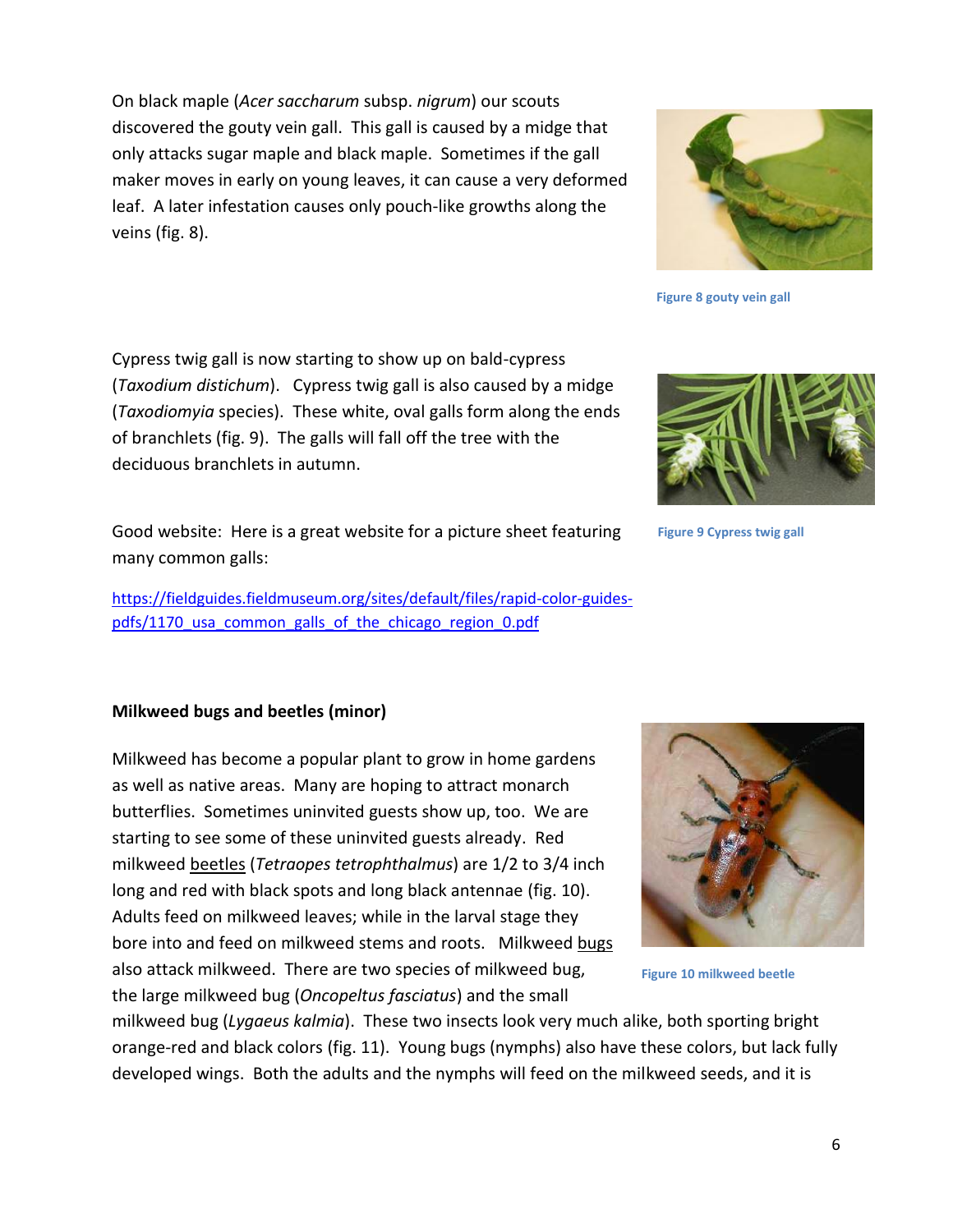not uncommon to see groups of them huddled together on the milkweed fruits. These insects are often mistaken for boxelder bugs which are similar in color.

**Management:** None usually needed as very little damage is done.

Good websites:

<http://bugguide.net/node/view/504>

<http://bugguide.net/node/view/460>



**Figure 11 Milkweed bug**

# **Pest Updates: Diseases**

# *Septoria* **leaf spot on dogwood (minor)**

Every year, about this time, *Septoria* leaf spot shows up on dogwood. The spots are present

only on leaves. They have purple brown margins with pale centers, are angular, about 1/8 of an inch in diameter, and limited by veins (fig. 12). The spots get larger and more numerous as the growing season progresses, but the disease is actually of little consequence to the plant.

**Management:** Sanitary measures, such as collecting and discarding infected leaves as soon as they become apparent, should help reduce spread to new leaves and plants



**Figure 12 Septoria on dogwood**

# **Tar spot of maple (minor)**

Tar spot of maple is showing again this year. In the early stage, the spots are yellowish with black specks in them that may go unnoticed. As the disease develops, the spots will look just like shiny black spots of tar flung about on the upper surface of maple leaves (we are seeing this stage now) (fig. 13). Several different fungi in the genus *Rhytisma* infect the leaves of maples and cause the spots. The spots range from 1/5 to 4/5 inch in diameter. In some cases, a red ring surrounds the spot. *Rhytisma* spp. most commonly infect leaves of silver and Norway maples, although red and sugar



**Figure 13 Tar spot**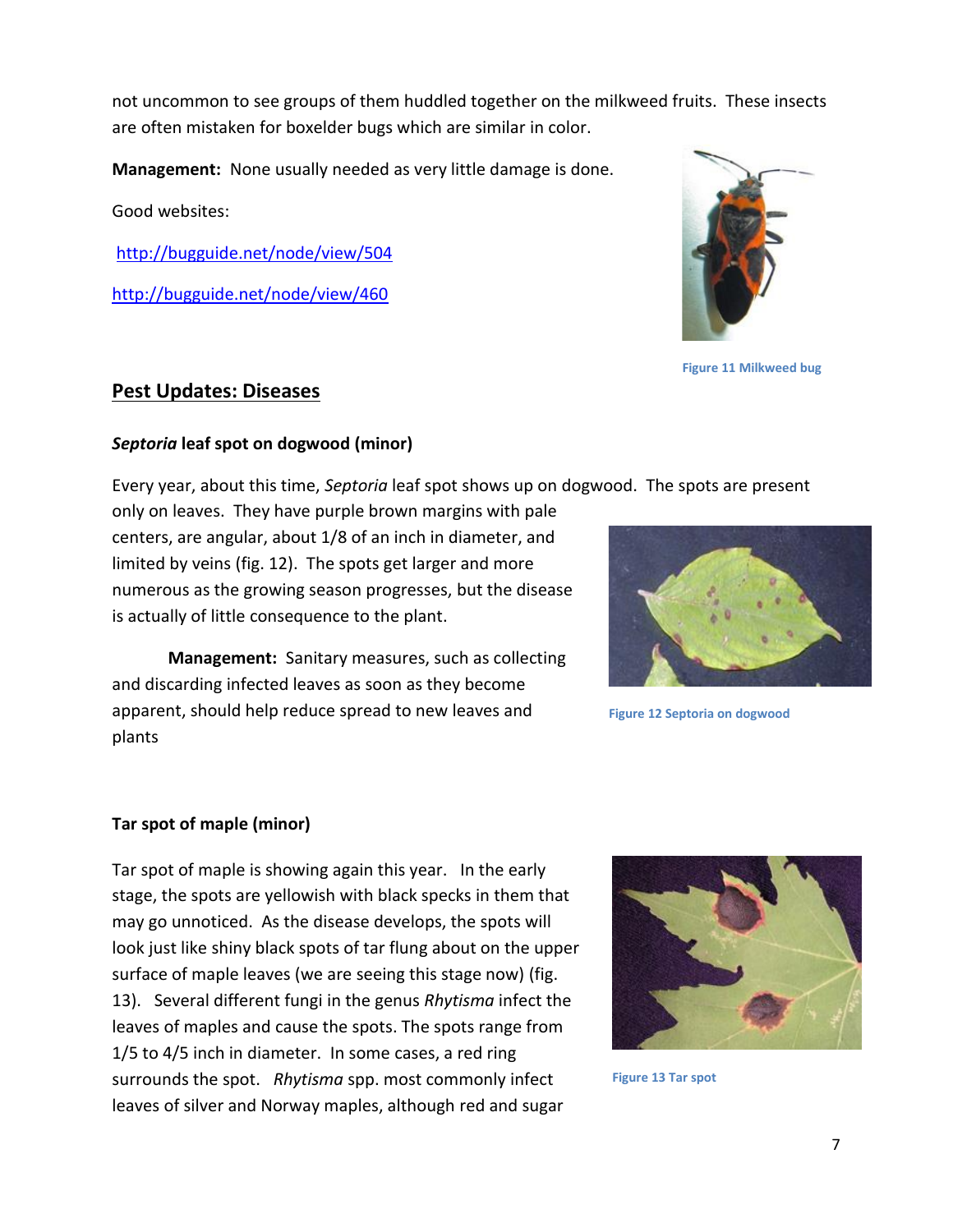maples are also susceptible. It does little harm to the trees, but is unsightly.

**Management:** Fungicides generally are not necessary. To reduce inoculum, rake up and discard the leaves in fall. Raking is only effective if you and your neighbors with maples all rake and discard leaves.

#### Good website:

[http://www.mortonarb.org/trees-plants/tree-and-plant-advice/help-diseases/tar-spot-maple](http://www.mortonarb.org/trees-plants/tree-and-plant-advice/help-diseases/tar-spot-maple-rhytisma-spp)[rhytisma-spp](http://www.mortonarb.org/trees-plants/tree-and-plant-advice/help-diseases/tar-spot-maple-rhytisma-spp)

#### **Bur oak blight (potentially serious)**

This disease is caused by the fungal pathogen *Tubakia iowensis*. There are other species of Tubakia that cause less serious fungal diseases. BOB infects bur oak (*Quercus macrocarpa*, especially *Q. macrocarpa* variety *oliviformis*), and recent research by Iowa State shows that swamp white oak (*Quercus bicolor*) may be infected, although this is rare.

We have not had any calls about this disease yet, but this is the time to be looking for symptoms. The first symptoms are purplish spots on the veins on the

**Figure 14 Discolored veins due to bur oak blight**

lower side of the leaves. The spots then spread and develop into purple coloration along the veins on both the lower and upper side of the leaves (fig. 14). In August and September, symptoms will worsen, with veins dying and the infection moving to the end of the leaf, leading to a wedge-shaped dead area. While there may be some defoliation, some infected leaves will

remain on the leaves, and the fungal spores will overwinter in pustules (fig. 15) located on the petioles of these infected leaves. The presence of these pustules is considered a requirement for the confirmation of BOB. New spores will be released in spring. Repeated years of defoliation may predispose the tree to other problems, such as Armillaria root rot and two-lined chestnut borer. Often, these secondary problems contribute to the death of a tree as much as BOB itself.



**Figure 15 Black pustules on leafstalk**